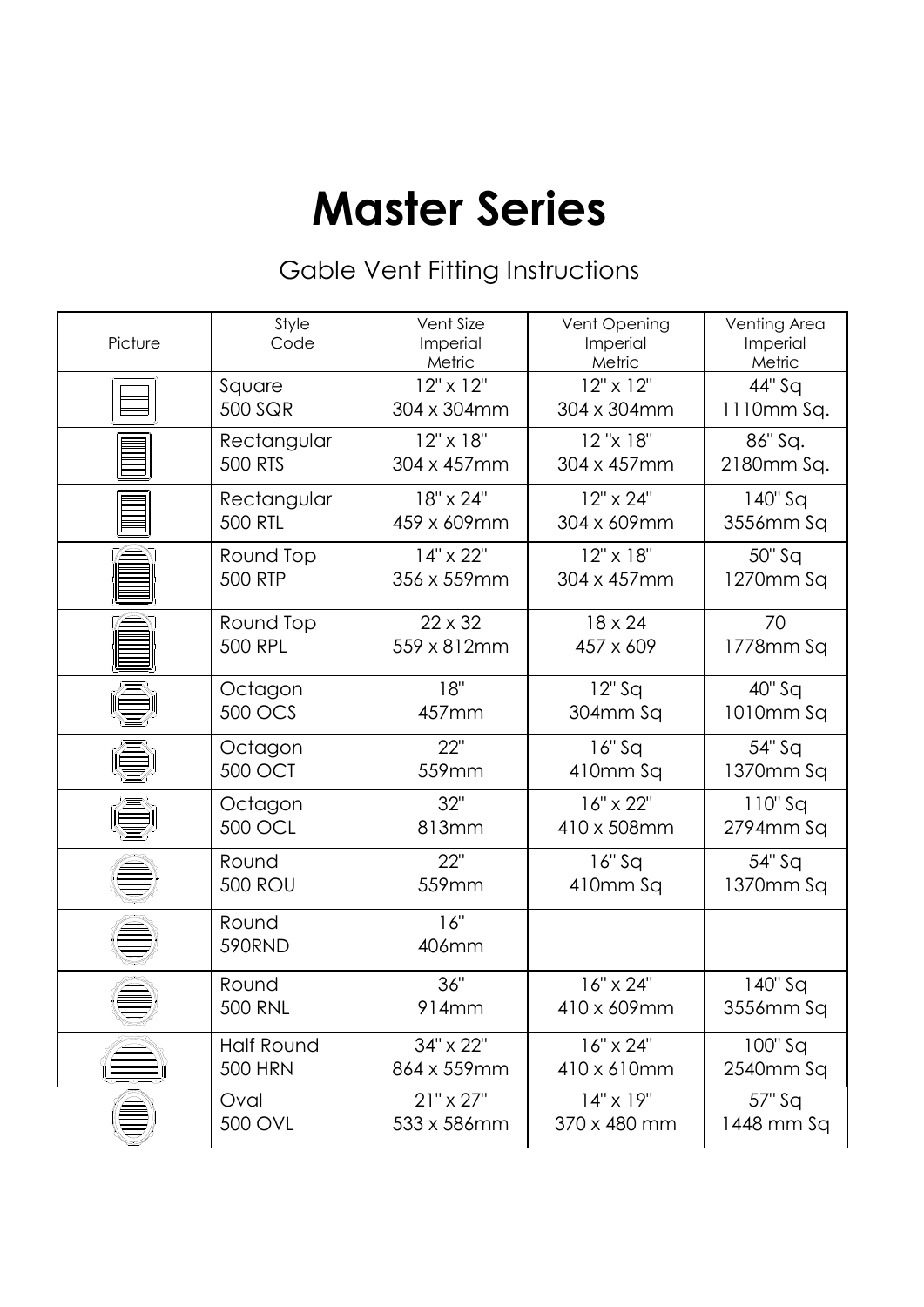#### **BRICK INSTALLATION**



#### **Brick openings for gable vents are constructed using a template to position bricks.**

- 1. Remove lock on finishing ring from vent.
- 2. Mark out the inside shape of the lock on finishing ring on appropriate material for the template (particle board).
- 3. Cut out template.
- 4. Lay a header brick at the bottom centre of the vent position and set rim or vent on header. This gives accurate location of vent.
- 5. Remove vent and fit two packing cleats 75 x 38mm horizontally to front of gable studs. Packing cleats must bring vent flange to meet back face of bricks.
- 6. Level vent and nail or screw (M4.5 mm maximum diameter) vent flange to packing cleats.
- 7. Bring up wall and build brick header course around vent to the halfway mark.
- 8. Place template in position level with outer face of wall and complete the shape around the vent and template.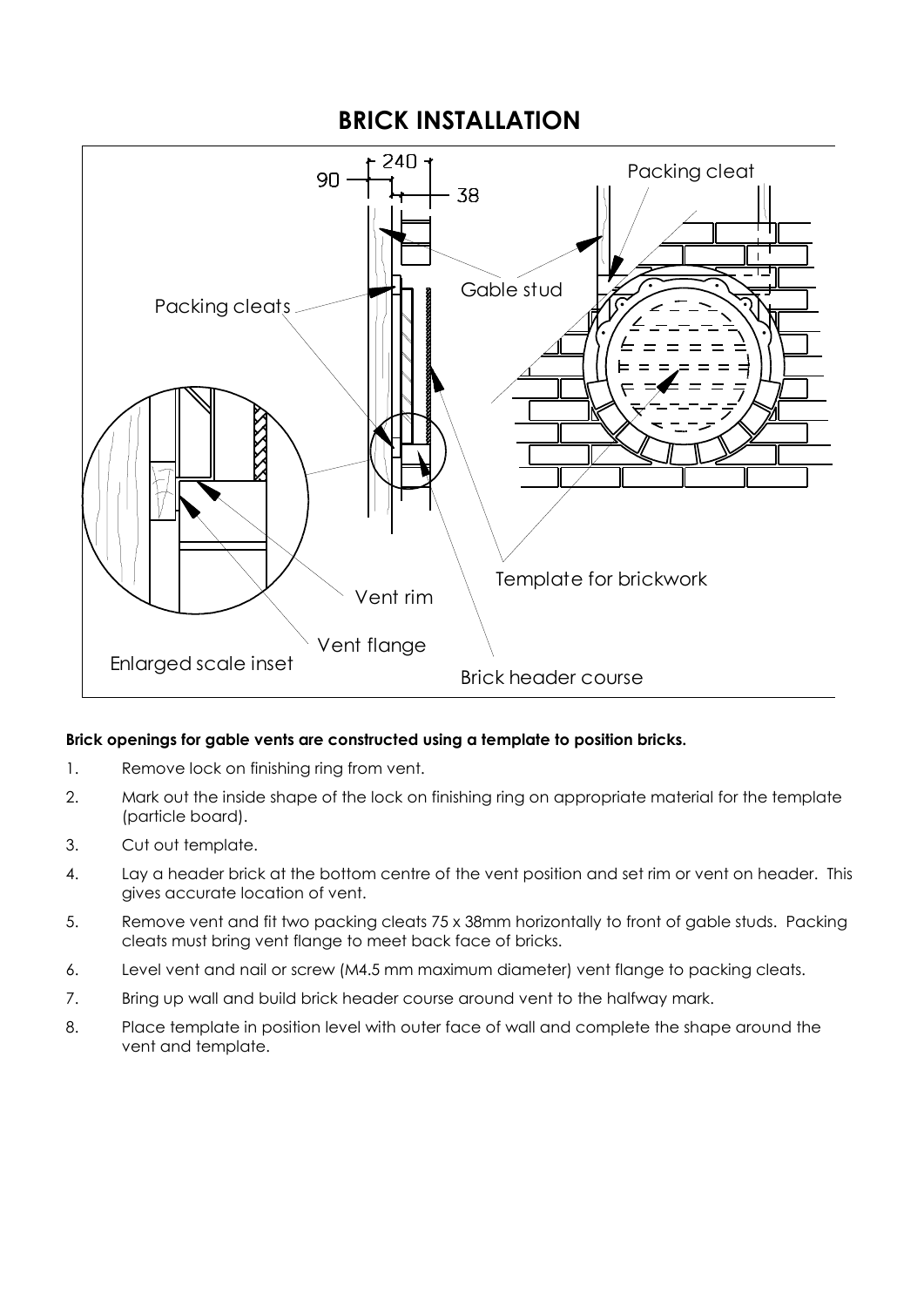### **CEMENT SHEET CLADDING**



#### **Due to thickness of this cladding, it is necessary to use noggins set back from the front face of the gable studs.**

- 1. Remove lock on finishing ring from vent.
- 2. Use the inside shape of this ring to mark out the location of the opening in the wall cladding.
- 3. Cut opening in cladding 5 to 10mm larger than marked out, ensuring that studs are not damaged.
- 4. If vent is to be retrofitted, remove cladding in the vent area.
- 5. Fit noggins in place between gable studs. These must be set back 6 to 10mm depending on thickness of cladding.
- 6. If studs interfere with placement of vent, check out the areas of interference to the same depth as the noggins.
- 7. Once a flat area for vent has been created nail or screw (M4.5mm maximum diameter) vent flange to noggins/studs.
- 8. The front surface of the vent flange must now be packed out to the same level as the front of the studs. This can be achieved by placing thick beads of silicon around the front of the flange or by using adhesive to fasten packing pieces of timber or masonite to the front of the flange.
- 9. Install cladding.
- 10. Install lock on finishing ring. Ensure that the cladding is not pushed out of alignment when pushing the ring into place.